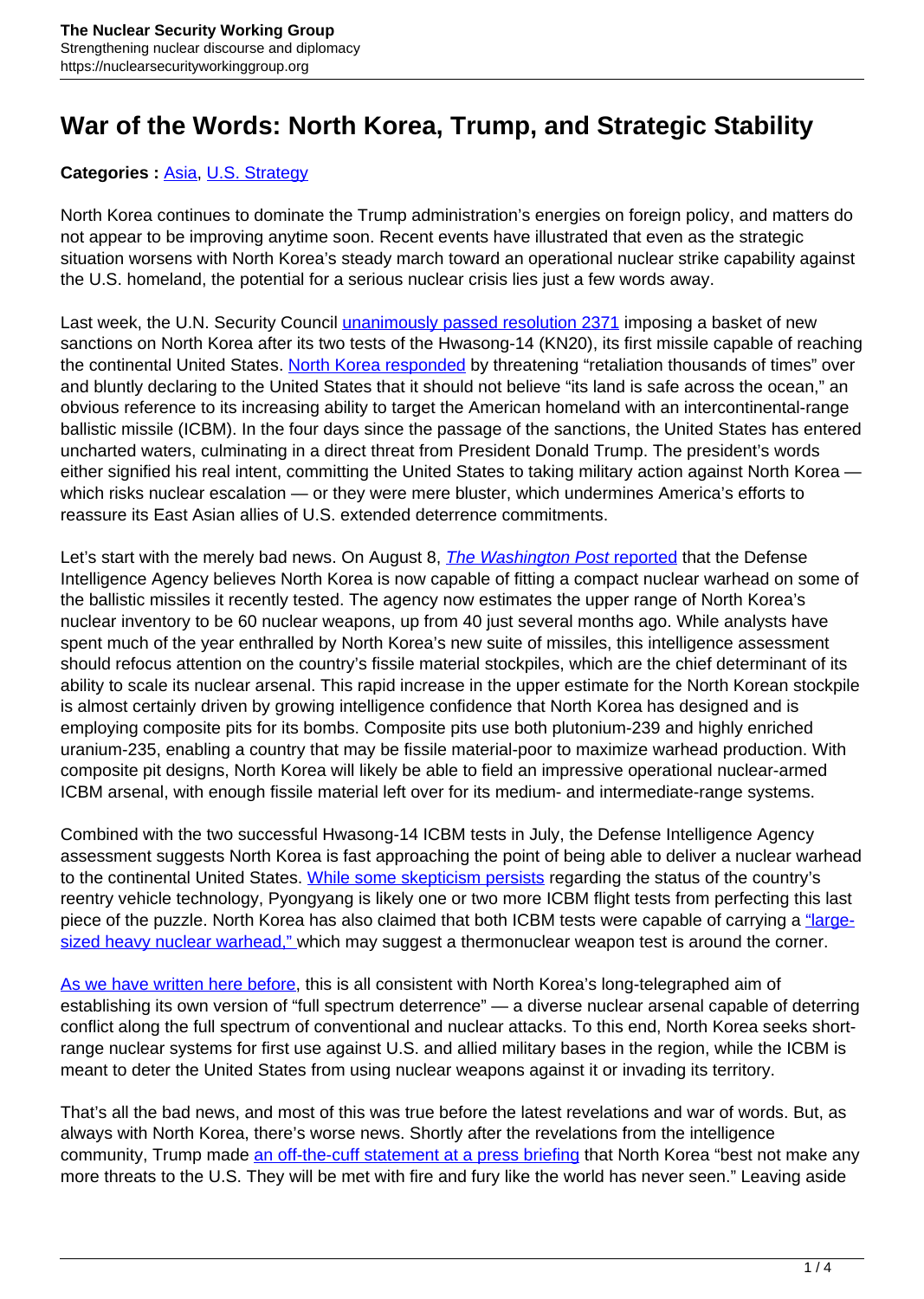that Trump's rhetoric sounded like something out of North Korea's own state media, such rhetorical escalation is dangerous regardless of how seriously he meant the threat.

Trump's threat will be pored over in North Korea — as well as in Japan and South Korea — for its intent. Was he threatening nuclear first use against North Korea, or merely a devastating conventional attack to try to prevent the country from achieving that which it already has — an ICBM potentially capable of delivering a nuclear weapon against the United States — or regime change (which Secretary of State Rex Tillerson [ruled out just days earlier\)](http://www.aljazeera.com/news/2017/08/tillerson-seeking-regime-change-north-korea-170801201028613.html)? Given all the mixed signaling out of the administration, one can understand why the North Koreans might be preparing for all possible scenarios: at the very least, a massive conventional attack from the world's most formidable military, backed by a potent nuclear force orders of magnitude stronger than its own. Or, in the worst (albeit extremely unlikely) case, preemptive nuclear use against it.

First, it bears stating that it's not unusual in itself for U.S. officials to threaten nuclear *retaliation* against North Korea. In previous administrations, [officials have often threatened](http://www.reuters.com/article/us-northkorea-nuclear-usa-idUSKCN12J29W) an "effective and overwhelming" U.S. military response — but only in response to North Korea's use of nuclear weapons. This point is critical because the United States has never overtly threatened first use against North Korea. Previous statements were meant to reiterate retaliatory intent, in order to reassure Seoul and Tokyo that they will be protected under Washington's nuclear umbrella. Although American nuclear doctrine has always left open the possibility of nuclear first use, it is extremely rare for officials — let alone the president — to openly threaten or hint at being the first to launch a nuclear attack. On Wednesday, Defense Secretary Jim Mattis attempted to set the record straight on the conditions for retaliation by releasing a statement noting the "unquestionable commitment" of the United States to "defend ourselves from an attack." North Korea has long known that the condition for facing ostensible nuclear "fire and fury" has been that it uses nuclear weapons first. Trump's remarks on Tuesday suggested that this reality has changed.

So how has Trump threatened himself into a corner?

First, if Trump is serious and intends to carry out his threat, someone should explain to him the concept of "[first strike instability,](https://www.rand.org/content/dam/rand/pubs/reports/2008/R3765.pdf)" which is particularly acute in the case of North Korea. The general notion of mutually assured destruction and the related idea of nuclear stability — that states don't use strategic nuclear weapons because it would be mutually suicidal to do so — requires a very specific set of conditions to prevail, namely that both states possess secure second strike nuclear forces (no first strike can completely disarm the adversary's nuclear forces, making retaliation certain) and that they accept those forces' vulnerability (neither state attempts to overturn the adversary's second-strike forces by explicitly targeting its arsenal).

If these conditions exist, there is no incentive for a state to use nuclear weapons first in a conflict because it will assuredly suffer unacceptable damage in retaliation. This is why, in theory at least, mutually assured destruction was considered stabilizing, and the key benefit of the so-called [nuclear revolution:](http://www.cornellpress.cornell.edu/book/?GCOI=80140100413770) Crises do not carry the risk of early nuclear escalation from the outset.

However, the stabilizing features of MAD evaporate quickly if one or both states has reason to fear that its arsenal won't survive a strike — for instance, if its nuclear arsenal or delivery capabilities are small or vulnerable to attack. Similarly, if the states attempt to make themselves less vulnerable by pursuing counterforce capabilities and strategies that might disarm the adversary, the adversary may worry that it will lose all of its nuclear forces in a conflict and be unable to deter nuclear use against it, stripped of its ability to retaliate.

This should sound familiar. North Korea has a small, vulnerable arsenal, and cannot be at all confident it has a second-strike capability (it only has a limited number of ICBMs and transporter erectors, and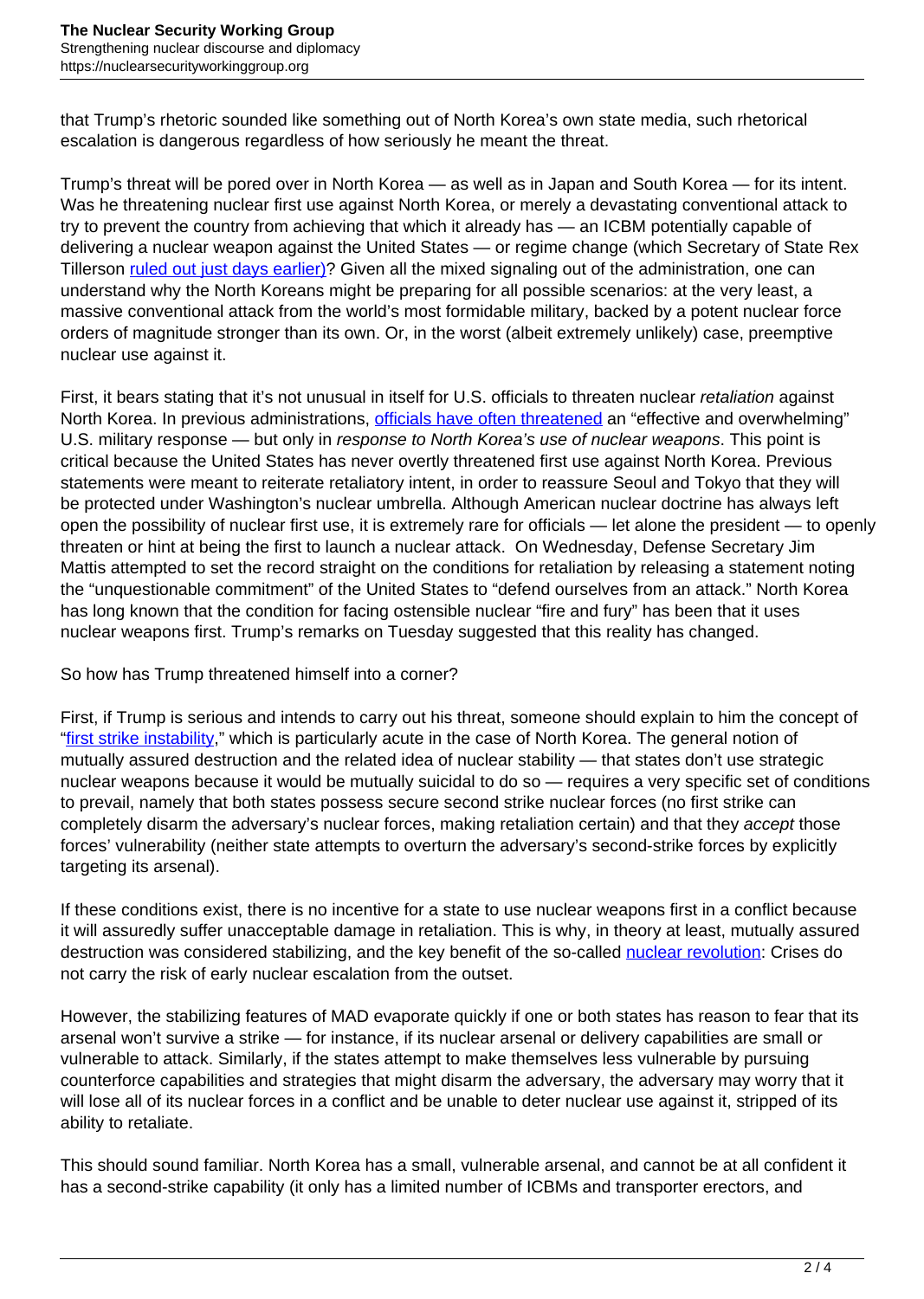presumably only a small number of operational warheads compared to the United States; its ICBMs have not been declared operational).

Moreover, North Korea faces a United States with an explicit [counterforce doctrine](http://www.mitpressjournals.org/doi/pdf/10.1162/ISEC_a_00273) against its small arsenal – meaning Washington openly intends to try to disarm North Korea of its nuclear and missile forces. On Wednesday, Mattis reminded Pyongyang that South Korea and the United States "possess the most precise, rehearsed, and robust defensive and offensive capabilities on Earth" — a less-than-subtle reference to counterforce capabilities. So, one should not expect North Korea to be particularly relaxed if it thinks the United States is coming after it and its nuclear forces. The most significant destabilizing effect is that the concern for survivability incentivizes a state with a small, vulnerable arsenal to consider preemptive use very early in a conflict: Use the nuclear weapons or lose them.

This is first-strike instability: If Kim Jong Un fears the United States and its allies are coming after his nuclear forces, his dominant strategic move is to use his nuclear weapons as quickly as he can, before he loses them. Failing to do so would result in his demise, so his only choice is to go first, go early, and go massively — even though the United States would almost surely deliver the promised "effective and overwhelming" retaliation for first use. Given that Kim's ICBM arsenal might be gone in the first wave of even conventional attack, he simply cannot afford to go second. He may be left with too little — if anything at all — to penetrate American missile defenses if he waits for the cavalry to reach Pyongyang first.

This is why Trump's off-the-cuff threats matter so much. Kim may view any efforts to carry out this threat as a possible prelude to regime change or an invasion, leaving him with no choice but to take the president at his word (we wonder how "fire and fury" translates in Korean). After a remark like this — which no doubt reinforces Kim's fear of American-led disarmament or regime change — a "show of strength" that was actually carrying out this threat, or **misperceived** to be doing so, could quickly find the United States and its allies facing North Korean nuclear first use.

Put simply: new nuclear states with small arsenals faced with the threat of invasion or regime change can have incredibly itchy trigger fingers. It is important that Trump not rub poison ivy all over those fingers and make them even itchier.

If, however, Trump is blustering and has no intention of carrying out his threat in the face of future North Korean provocations, the bluff also carries significant strategic consequences. For one, it would undermine U.S. extended deterrence assurances and [strengthen Kim Jong Un's desire to "decouple"](http://thediplomat.com/2017/05/under-trump-a-looming-north-korean-icbm-threat-brings-alliance-decoupling-fears-back-to-east-asia/) [U.S. formal allies](http://thediplomat.com/2017/05/under-trump-a-looming-north-korean-icbm-threat-brings-alliance-decoupling-fears-back-to-east-asia/) — South Korea and Japan — from the American alliance architecture. This was one of the chief strategic concerns regarding North Korea's acquisition of an ICBM that we [highlighted here](https://warontherocks.com/2017/07/north-koreas-icbm-a-new-missile-and-a-new-era/) last month.

Tokyo and Seoul can reasonably worry whether the United States will be deterred from carrying out this threat because North Korea can now hold the U.S. homeland at risk. Bluffing after such an explicit threat blows an ICBM-sized hole through American efforts at reassuring its allies in the region that it will be there for them when the shells start flying. The implications are severe — and could include Japan and South Korea looking to substitute for U.S. extended nuclear deterrence with their own nuclear weapons capabilities. [Debates to these ends](https://www.nytimes.com/2017/08/08/world/asia/north-korea-japan-missile-south.html) are underway in both countries.

There is a reason Washington spends so much on extended nuclear deterrence: The United States has always been [allergic](http://www.nicholaslmiller.com/book-project.html) to allied nuclear proliferation because it has always wanted Washington, and Washington alone, to be able to control nuclear use and escalation. If three capitals have independent nuclear capabilities, it makes alliance management more difficult as junior allies assert independence from coordinated strategy — a reality demonstrated by France during the Cold War — and also runs real risks of an ally starting a nuclear conflict against U.S. interests. In the latter scenario, the United States would